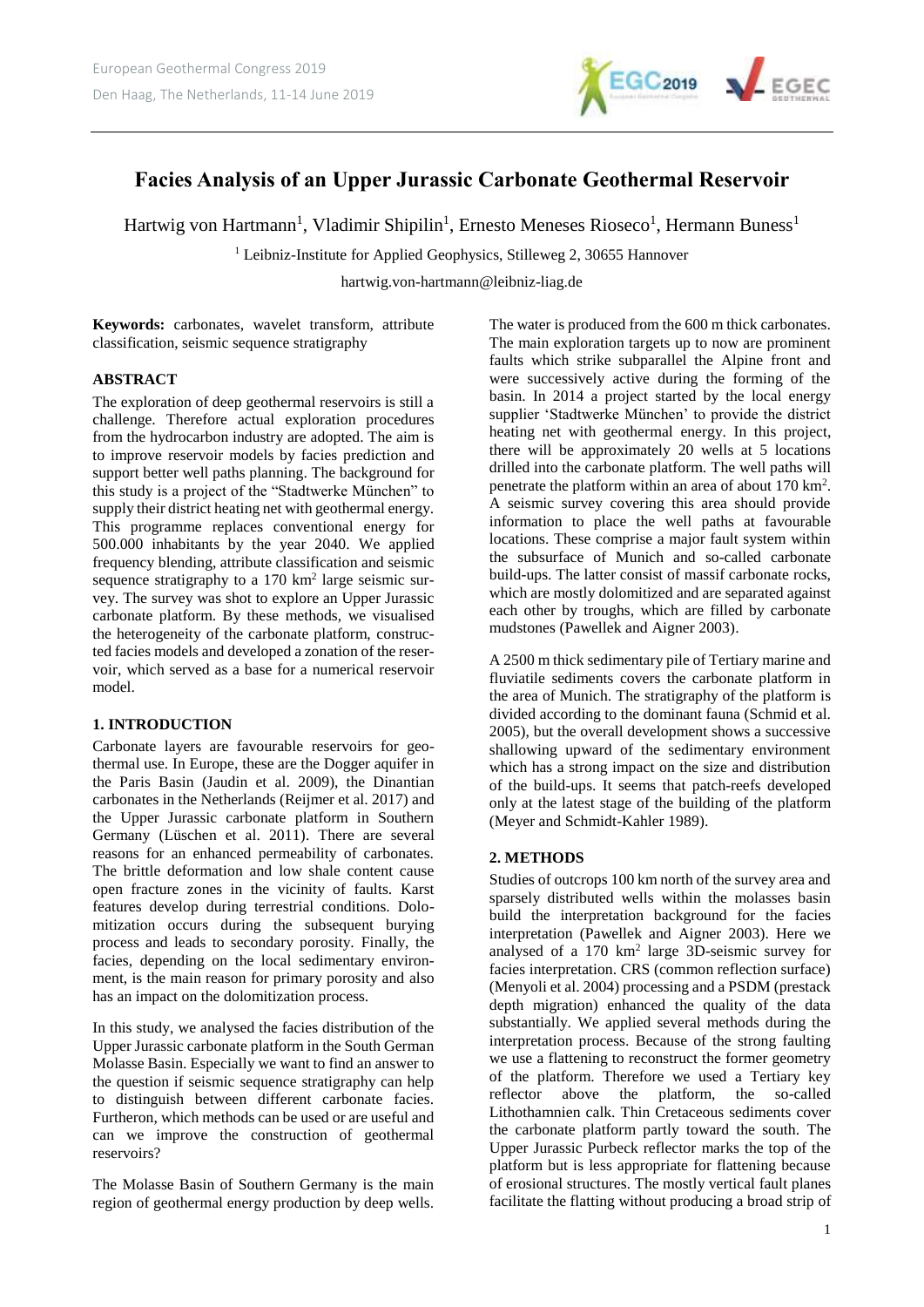Von Hartmann et al.

deformed signals near the faults. In this way, reflection could be correlated laterally and show the reflectivity distribution within the carbonate platform before the structural deformation. A similar procedure is the definition of horizons parallel to the Lithothamnien chalk within the carbonate platform. The horizons are called phantom horizons. Mapping on these horizons also compensates for the faulting. A reflection series above the crystalline basement crudely mark the base of the platform. We defined eight layers between the top of the platform and the base by dividing it into equal depth intervals. The top of the layers therefore run subparallel to the Purbeck reflector and the top of the crystalline basement. Each of these methods to compensate for faulting consider different aspects. The flatting helps for the interpretation of seismic sections, the phantom horizons compensate the faulting for mapping, and the layer construction guides the analysis of the internal composition of the platform.

Important information of the seismic signal resides in the local frequency content. The frequency spectra from the wavelet transformation visualise the frequency content on planes within the platform (Satinder and

Another set of seismic attributes was used to construct a layer model of the platform, using the eight layers described above: we calculated the average seismic amplitude, the main frequency, and the average similarity within each of these layers. A classification scheme combined these attributes into 18 classes. The average amplitudes and the main frequencies were divided into three intervals and the average similarity into two intervals. The combination of these intervals resulted in 18 classes. In comparison to the wavelet transform this definition of classes results in a better separation of different areas within the survey. On the basis of the classification, similar areas were defined on top of each layer with a geographic information system.

Horizon tracking also was applied to map coherent reflections within the carbonate platform. The tracking was possible only in some parts of the survey. Also, the number of reflectors changes laterally. Therefore, we used these reflections to construct a sequence stratigraphy model at distinct seismic sections (Emery and Myers 1996). Very prominent reflections were used to divide the platform into layers. In contrast to the former partitioning according to the top and base of the reser-



**Figure 1. Three frequencies of the amplitude spectra of a wavelet transform were blended on six horizons. Horizon 1 marks the top of the carbonate platform. The others follow with a distance of 40 milliseconds. Bright areas are caused by higher amplitudes. They indicate reflections from basin and trough sediments. White lineaments indicate the fault system.**

Marfurt 2008). Red, green and blue colours represent three spectral amplitudes (Fig. 1). The resulting colour shows the frequency distribution by mixing of different colours. These images on six so-called phantom horizons show the heterogeneity and zonation within the platform.

voir, in high reflectivity areas, the layer is linked to a local maximum or minimum reflection. Besides at the top and base of the platform these reflections terminates, because they dip out or they stopped at diffuse or chaotic reflection areas.

On the other hand, single reflectors split into reflection series. The seismic stratigraphy method intends to map the stratigraphically correct plane within these seismic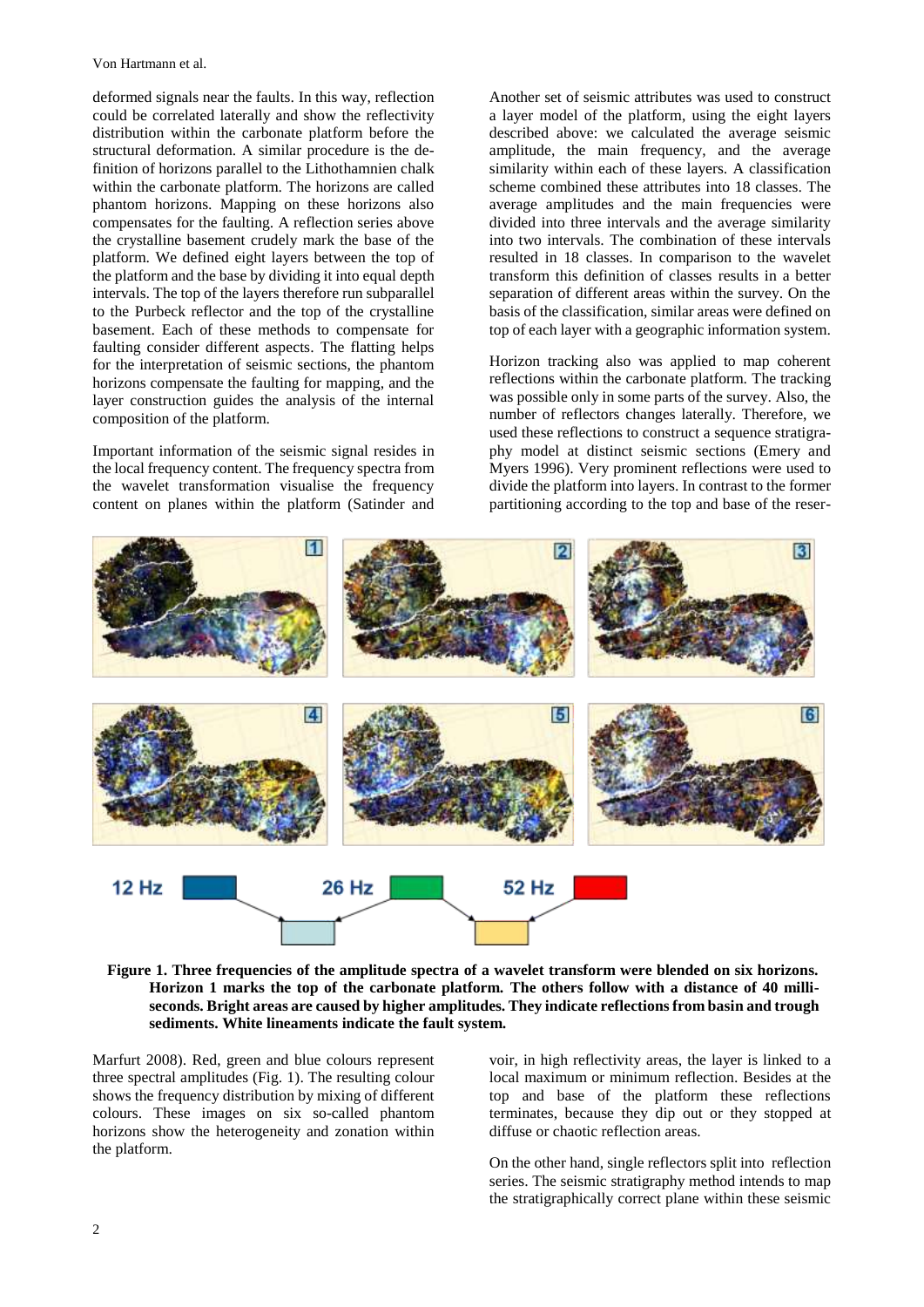patterns. The supposed sedimentary process must correlate with the seismic reflectivity. In this way, horizons were defined at seismic sections in respect not only at sharp reflections but which also cut diffusive and chaotic parts.

The mapping using seismic attributes and the interpretation of seismic sections were interpreted together to get a picture about the sedimentary processes at this site and to define the facies distribution.

## **3. RESULTS**

The blending of three frequencies of the wavelettransforms shows the lateral and vertical distribution of the reflectivity (Fig. 1) Light colours show areas with high amplitudes and the colours itself are a measure of the frequency content. The images show the blended frequencies on six phantom horizons from the top of the platform downwards in a travel time distance of 40 ms, which means approximately 100 m. The general trend of the reflectivity distribution is in a west-east direction. The western and eastern parts of the seismic survey show areas of higher amplitudes, where the frequency

Fig. 2 shows the classification of a layer in the middle of the platform, which top coincide approximately with phantom horizon 4 of figure 1. The amplitude distribution is comparable to this horizon. Lower amplitude parts in general, have a very heterogeneous frequency distribution. There are some circular low amplitude areas, surrounded by higher amplitudes.

Fig. 3 shows an interpreted seismic section, which runs in an east-west direction. The white lines mark seismic sequence borders. These lines follow prominent reflections, reflection series and mark the top and bottom of different seismic patterns. The description of sections follows this partitioning for better clearness. There are different groups of seismic patterns: a) Coherent, subparallel reflections, with a length of several kilometres and with strong amplitudes, b) subparallel, sharp reflections with lower amplitudes, c) diffuse and chaotic reflections, d) small clinoforms, e) larger sigmoidal reflections. In the first stratigraphic layer, count from the bottom subparallel reflections dominate. The reflection amplitudes decrease in the eastern part. In the next layer a, strong reflection band marks the top of this layer. In the middle of the section,



**Figure 2. Classification map of three seismic attributes. The horizons runs approximately in the middle of the carbonate platform. The redline show the location of the seismic section of figure 3.** 

**distribution is smoother and more connected. In the** middle of the survey and in areas to the high amplitude parts, the darker areas show a more stippled, i.e. heterogeneous frequency distribution. The overall frequency distribution changes a lot from horizon 6 to Horizon 1, but between the single horizons, the change is gradual.

a diffusive and chaotic part is visible. In the west of this structure, several clinoforms are dipping in the western direction, which is bordered by a ramp-like structure which dips in the opposite direction. At this slope, small triangle structures exist. In the most western part, a subparallel reflection series appears. Within the upper part, i.e. the uppermost layer divergent reflections, small triangles, and subparallel reflections appear.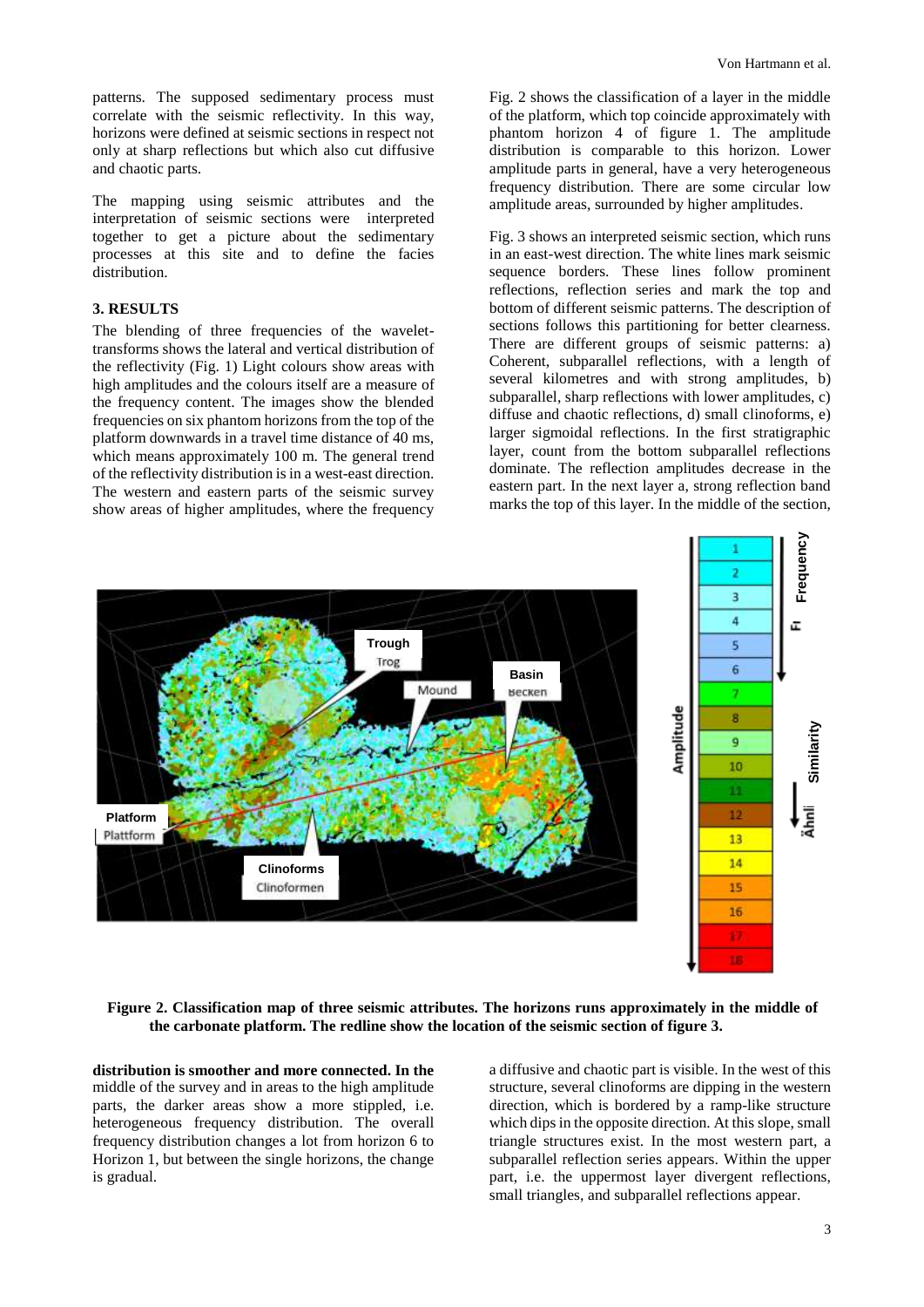Von Hartmann et al.

#### **4. INTERPRETATION**

The seismic facies distribution within the survey area is locally very heterogeneous, but also larger parts show a similar seismic attribute classification. In this way one can define areas were a special kind of carbonate sedimentation is dominant. We interpreted four kinds of carbonate sedimentation environments. These are basins and troughs, platforms, carbonate mounds, and ramps or slopes. The interpretation is based on the seismic sections and maps from the attribute classification. The seismic sections show the sedimentary process by the kind and distribution of seismic patterns and the map indicates the lateral extent of the signals characterised by their attributes. Strong reflections mark significant changes in carbonate precipitation. Sealevel changes cause this alteration in carbonate sedimentation. The number of reflections in a reflection series is an indication for the water depth. Shallow areas are more sensitive to sea level changes than deeper ones. Single reflection bands, therefore, hint to larger water depth in contrast to multiple reflections. Shingled, chaotic and more transparent reflections are seismic characteristics of carbonate mounds. Dipping reflections, clinoforms and sigmoidal structures indicate slopes and ramps. In this context, these both terms help to differentiate between two sedimentary processes. The ramp is a link between a platform and the adjacent trough. It can be recognised by a lateral change of reflection patterns, dipping

Reflection characteristics change across major faults, whereby near the faults often the coherency of reflections is disturbed. Single reflection also split into two or more reflections or the shape, i.e. the phase and amplitude of the signals changes. Missing appropriate reflections may be caused by a hiatus. In the areas where carbonate build-ups were identified the boundary take internal reflection groups into account. There are also dipping reflection, accompanied by small triangles. This reflection pattern was interpreted as the border of an isolated platform. In this case, the sequence boundary follows the dipping reflection upward.

Besides the vertical subdivision, there are also lateral differences in the seismic reflections. One can define five parts in the seismic section. In the eastern part, strong subparallel reflections dominate, which are bordered by more chaotic reflections. Inclined reflections and clinoforms and subparallel thin reflection band follow in in the most western part. The build-ups in the middle divide the platform into an eastern and a western part. These larger mud mounds are dominant in the second and third stratigraphic layer. Clinoforms are interpreted as transport of carbonate mud away from the mounts. The occurrence of these clinoforms more on the western side of the mounds is a hint of the sedimentation processes. One can differentiate between a leeward and a windward side. Erosion from the mounts fills an adjacent trough,

**Figure 3. Interpretation of a seismic section. The seismic was flattened at the Lithotamien chalk near the top of the carbonate platform. White lines indicate sequence boundaries. Blue lines: platform mudstone, yellow lines: grainstone, gray lines: basinal mudstone, green areas: boundstone. The letters indicate different sedimentary environments, which are dominant. A: platform, B. slope, C: trough, D: mud-mounds, E: Basin.**



reflection and termination of reflections at the ramp. Successive ramps form the shape of a sigmoidal pattern. Slopes in the form of the clinoforms indicate local sediment transport form higher areas into the basin. The clinoforms comprise in general vertically less than one wavelength of the seismic signals. Strong reflections were used to divide the platform into four seismic stratigraphic layers; besides that these reflections cannot be tracked continuously across the whole survey. There are several reasons for this.

leading to the clinoforms structures. Precipitation of carbonates, which lead to subparallel layers, filled a deeper basin on the eastern side.

The classification map shows the attribute distribution approximately near the top of the second stratigraphic layer. The carbonate build-up stretches over a large area in the middle of the survey, indicated by low amplitudes. Surrounding parts, with erosional fans or slopes, have low to middle attributes which small patches. The basin in the eastern part has high and